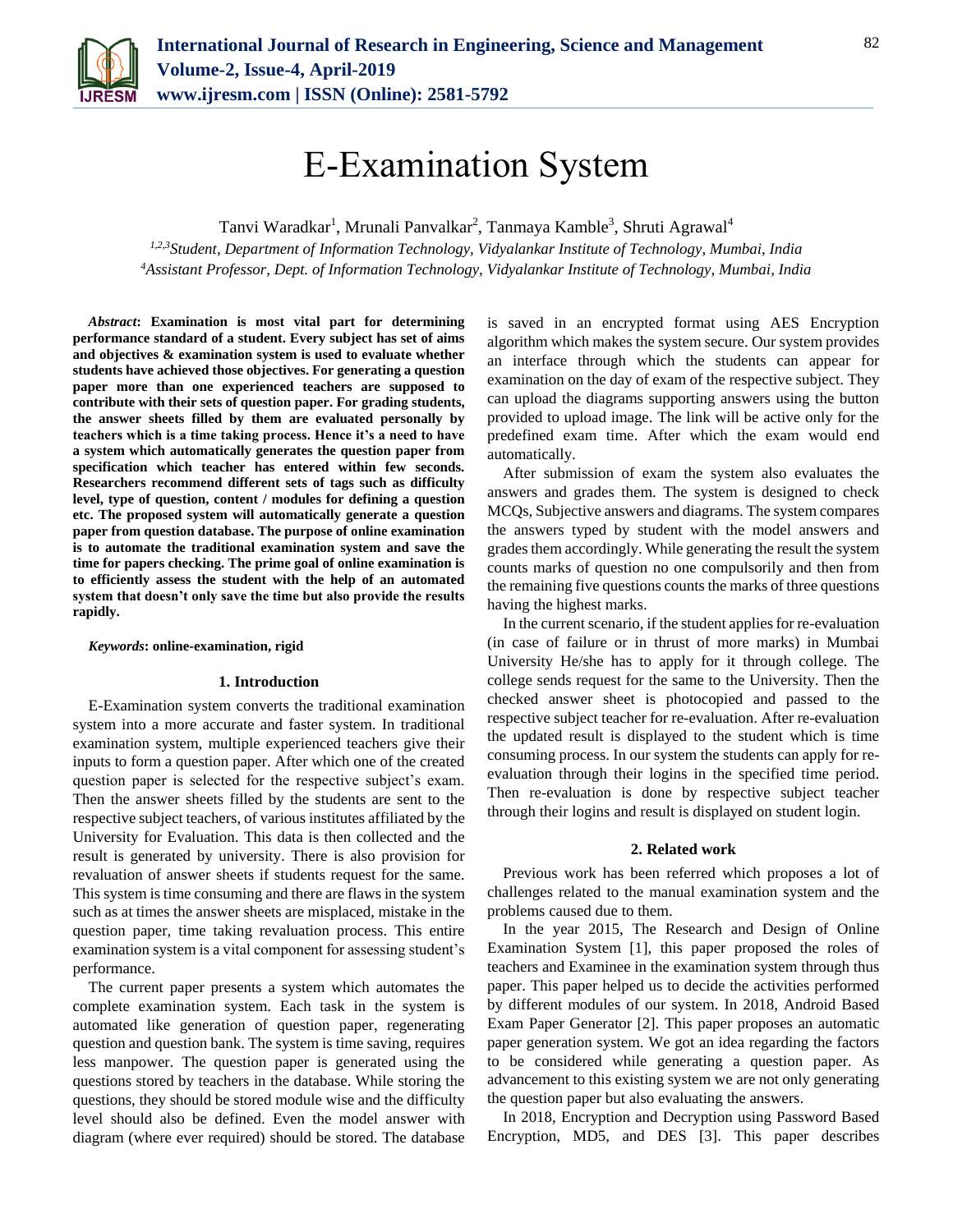

implementation of MD and DES algorithm for Securing Data. But we found out after studying this paper and some more material that AES algorithm will best suit for securing our system.

In 2017, Question Paper Generator and Answer Verifier [4]. This paper Proposes a system for Paper generation as well as answer verification. We got to know about the technology which can be used for checking subjective answers through this paper. As advancement to this we propose a system that not only checks MCQs and subjective answers but also checks diagrams and re-evaluation of answers can also be done.

## **3. Aim & Objectives**

*1) Aim*

The prime goal of E examination is to automate the complete examination system right from question paper generation to answer evaluation & result generation.

*2) Objectives*

The following are some more objectives of E-Examination System:

- To ease the ask of collection of questions and generating a question paper which will cover all the chapters and will have a predefined difficulty level
- To ease the rigorous task of maintaining and assessing the answer sheets.
- To make the process of re-evaluation easier and less time taking.
- To create a secure E-Examination system.

## **4. Problem statement**

With the development of society, different kinds of examination appear constantly. The way of traditional examination has been not able to meet the needs of the developing education information. [5] Online examination system is required to eliminate the need of manual answer evaluation. This system separates each task which is performed according to pre-written methodology in fully automated way. It reduces the time killing process of examination. Online examination system is going to be used by every institution in the near future due to its flexibility and facilities offered by the system.

## *A. Proposed System*

In this paper we present an E-Examination system for various universities. This system allows universities to generate question papers with random questions to cover required chapters of a subject with difficulty level within seconds and mail them to colleges on scheduled time. In our system we allow administrator to input a set of questions and respective answers for evaluation. We also allow admin to provide weight age and complexity for each of these questions. After this the questions are stored in database along with their weight age and difficulty level. While question paper generating time, the admin has to select the difficulty level and weight age of the paper and sub questions. On this selection, the system selects questions randomly in a way that the paper is set according to difficulty level (Easy, Medium, Hard) and weight age that admin chooses. According to complexity level the questions are chosen. After these selections the system automatically generates paper which is then sent to the institute Module in an Encrypted form.

Our System is also an automatic answer checker application that checks, and marks written answers similar to a human being. This software application is built to check MCQs, subjective answers and diagrams in an examination and allocate marks to the user after verifying the answer accordingly. The system requires you to store the original answers and diagrams for the system. This facility is provided to the teachers. The teachers may insert questions and respective subjective answers in the system. These answers and diagrams are stored in the database. When a user takes the test, he is provided with questions along with the space, where he can type his answers. Once the user enters his/her answers the system then compares this answer with the original answer which is written in database and allocates marks accordingly. The system even checks the diagrams and allocates marks for the same.

## **5. Scope**

Scope of this project is very broad compared to other exams which are taken manually.

Few of them are: -

- This can be used in educational institutions as well as in corporate world
- Can be used anywhere any time as it is a web-based application (Location doesn't matter)
- This system also evaluates the student's capability and skills efficiently.
- It is fully automated system which provides unbiased and fast results.
- In this system there is no need of transporting paper through police/security vans to all colleges.
- The usage of this system reduces human effort and resources to an extent

# **6. Methodology**

*A. University Module*

# It consists of 2 logins:

- *Admin login:* Admin has rights to add teacher account & institute account with the details provided to the admin. The created teacher and institute will receive an email on their registered email ID, regarding the Login Id and password of the created account. Admin has rights to generate question paper and question bank. Admin sends the question paper and encryption key to the institute
- *Teacher Login:* It would consist of a login page where teachers can enter their login ID and password given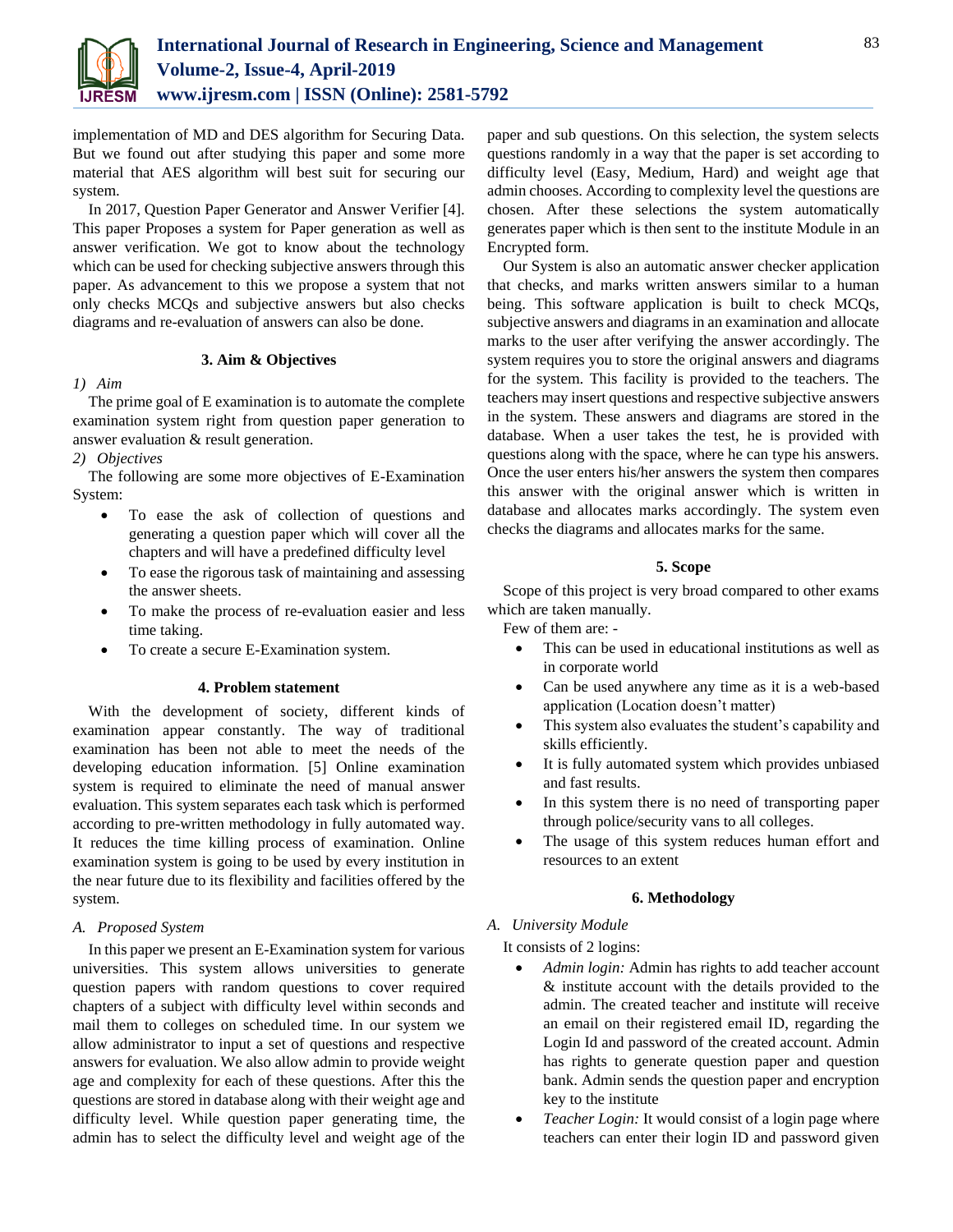

to them via email. These credentials will be checked in the database maintained by our system. If the credentials match the teacher will get access to the system. Our system would accept questions in text format. Teacher can add subject & questions with the standard answers for the question module wise. To add up to the question database teacher needs to specify the module for which the questions need to be entered. Teacher can also upload diagrams wherever necessary. Teacher can enter mcq question, long question and short questions. Teacher needs to look after various parameters while entering questions like selecting marks for each question from a dropdown and difficulty level as input from teachers. This detail will be moved to the database& stored in encrypted format.

#### *B. Institute Module*

This module will receive question paper 20 minutes before the time of exam which would be password protected. Authorized person would decrypt the same by entering password received on registered email id 5 minutes before the commencement of exam. They the institute needs to forward it to the student module at the time of exam conduction

#### *C. Student Module*

Students will receive a question bank before examination on their respective login. At the time of exam, the link to attempt exam will be activated at the student login. The student can attempt exam within the given time slot. Student can type the answer in text form and can upload diagrams wherever necessary. This will be again stored in Database. The calculated results will be displayed on student's login. Students can also apply for re-evaluation if required.

# *D. Encryption*

The questions and the answers entered by the teacher will be moved to the database in an encrypted format. This encryption is performed by the E-Examination system. For encryption the system uses AES Encryption technique. The AES encryption algorithm describes a number of transformations to be performed on data which is stored in an array. In this type of encryption, the firstly the cipher puts the data into an array; after which the cipher transformations are repeated several time of encryption rounds. The number of rounds in this type of encryption is given by the key length, where 128-bit key takes 10 rounds, 192-bit key takes 12 rounds and 256-bit key takes 14 rounds [6].

## *E. Question paper generation*

Admin will have rights to generate question paper. In the tab provided at admin login, admin will specify year, branch & subject for which paper has to be set. Admin has to enter parameters like total marks of paper, duration of the exam, start time and date of the examination. Admin needs to enter the encryption key to protect the paper for leaking. There is a predefined UI for entering the number of sub questions with required marks and the modules from which the questions need to be picked up. The system will search for the questions in the database which matches the given parameters by the admin. The matches will be randomized and a question paper will be generated according to admin's given parameter.

#### *F. Answer evaluation*

The system provides the provision of entering answer in 3 formats-mcq, long answer & short answers along with diagrams.

- *MCQ answer Evaluation:* The answers entered by students will be checked by comparing with the answers stored in database.
- *Long And short answers:* These answers will be evaluated using Stop word Removal &Tokenization. Stop word removal removes all the prepositions of the entered answer & Tokenization maps the keywords of both the stored answer & the entered answer & checks the number of matches.
- *Diagram Evaluation:* Students can draw diagram on a sheet of paper and scan it using a scanner or use any application like paint to draw image acceptable by the university. Students can upload diagrams in any image format. Diagrams will be converted into binary equivalent and stored in blob format in database. Diagrams will be compared byte by byte with the stored diagrams.

#### *G. Result generation*

According to the evaluation done by the Answer Evaluation module the answer sheet of the students will be graded. These marks will be sent to the student login when the admin will send it to them at the time of results announcement. The result will also be sent to institutes.

## *H. Re-evaluation*

After display of result if the students are not satisfied with the marks obtained they can request for re-evaluation. Teacher will get a prompt after receiving the re-evaluation request. Teacher has to check this paper manually and re grade the student accordingly.



#### Fig. 1. Architecture of system